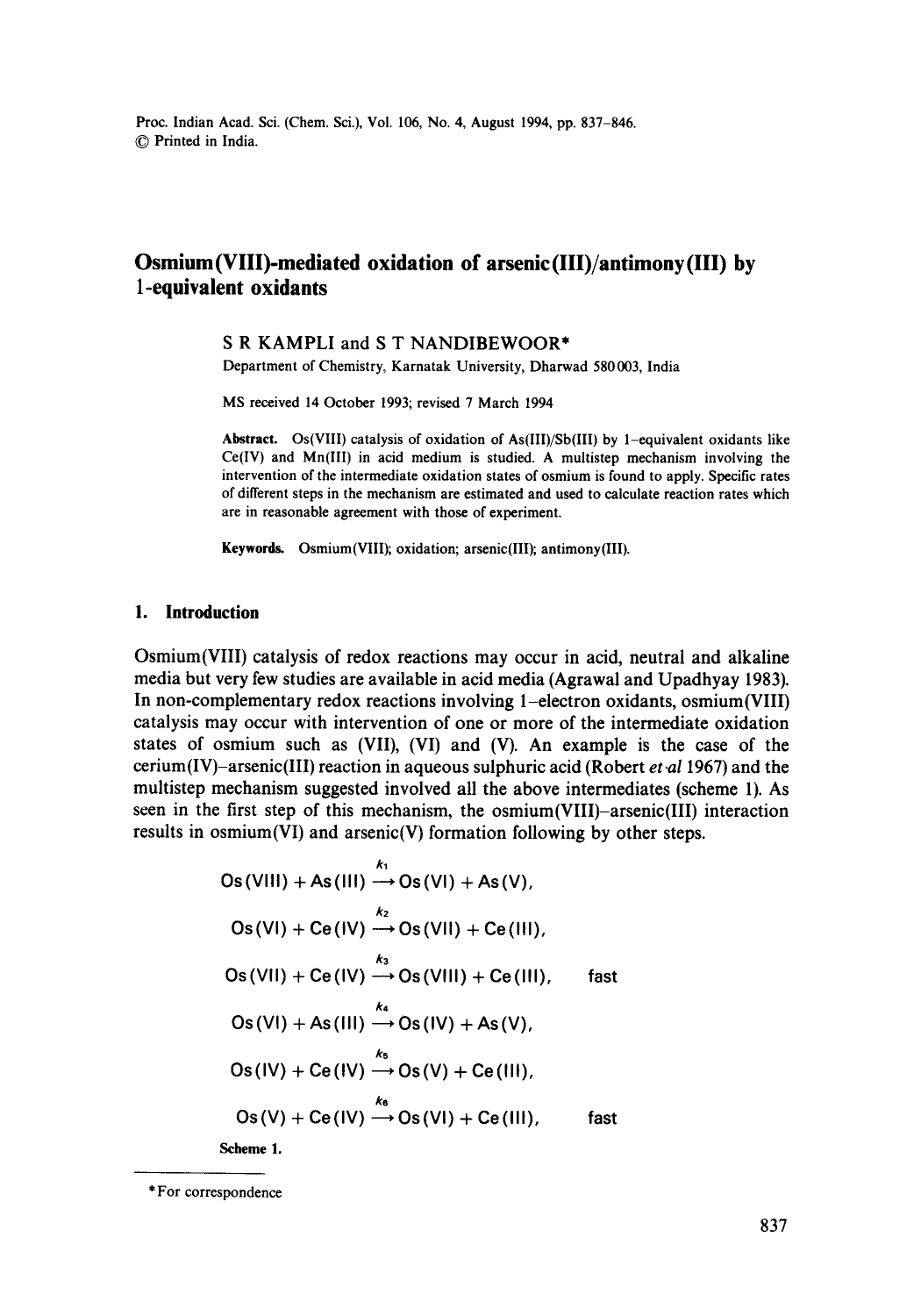## 838 *S R Karapli and S T Nandibewoor*

With reference to this first step it may be noted that no complex formation between osmium(VIII) and arsenic(Ill) was observed in this case. However, in the osmium(VIII) catalysed vanadium(V)-arsenic(III) reaction. (Sambrani and Raju 1991) and, more particularly in the direct osmium(VIII)-arsenic(III) case (Tuwar *et al* 1991) in acid medium, a complex between osmium(VIII) and arsenic(Ill) was found to form followed by the oxidation steps. The direct reaction also involved the formation of an osmium(VI)-arsenic(III) complex as in scheme 2.

Os(VIII) + As(III) ⇒ complex, C<sub>1</sub>  
\nC<sub>1</sub> → 
$$
\begin{array}{l}\n k_1 \\
\rightarrow \text{Os(VI)} + \text{As(V)} \\
\text{Os(VI)} + \text{As(III)} &\rightleftharpoons \text{complex, } C_2 \\
k_2 \\
\rightarrow \text{Os(VV)} + \text{As(V)}\n\end{array}
$$
  
\nScheme 2.

Furthermore, it was found in the osmium(VIII)-catalysed vanadium(V)-arsenic(III) reaction that the rate corresponding to  $k<sub>1</sub>$  (which may be approximately identified with  $K_1k$ , of scheme 2), as compared with the osmium(VIII)-catalysed cerium(IV)arsenic-(III) case in acid medium, differed by approximately  $10<sup>4</sup>$  although both reactions involved the same elementary osmium(VIII)-arsenic(III) reaction. Such results prompted us to examine the osmium(VIII)-catalysed oxidation reactions of arsenic(III)/antimony(III) with 1-electron oxidants like cerium (IV) and manganese(III). The results of a similar reaction with vanadium-(V) in acid medium are given elsewhere (Sambrani and Raju 1991). Our study particularly concerned the applicability or otherwise of scheme 1 for such reactions.

## **2. Experimental**

Reagent grade chemicals were used. Doubly distilled water was used throughout. The Ce(IV) stock solution was obtained by dissolving  $2(NH_4)_2SO_4 \cdot Ce(SO_4)_2 \cdot 2H_2O$ in aqueous  $H_2SO_4$  and standardising with Fe(II) solution (Vogel 1978). The Mn(III) solution had to be freshly prepared as it was found to degrade by approximately  $3\%$ in 24h. Addition of  $0.01 \text{ mol dm}^{-3}$  KMnO<sub>4</sub> to  $0.10 \text{ mol dm}^{-3}$  MnSO<sub>4</sub> (Riedel) dissolved in  $3.0 \text{ mol dm}^{-3}H_2SO_4$  yielded an Mn(III) solution (Ubbelohde 1935) which was standardised with iron(II) solution. The Mn(III) solution thus obtained gave rise to a spectrum in the visible region in agreement with that reported earlier (Salim and Lingane 1959). The stock solution of Mn(III) prepared contained a small concentration of Mn(II) which did not interfere in the catalysed reactions (see infra, product effect). The presence of such concentrations of Mn(II) also help to prevent the disproportionation of Mn(III). The Os(VIII) stock solution was prepared by dissolving 1 g of OsO<sub>4</sub> (Johnson and Mathey) in aqueous  $H_2SO_4$  and standardising with Ce(IV) solution (Saxena 1967). The As(III) solution was made by dissolution of  $As<sub>2</sub>O<sub>3</sub>$  (BDH, AR) in 1.0 mol dm<sup>-3</sup> NaOH and its concentration was ascertained by titration with  $KBrO<sub>3</sub>$  solution (Vogel 1978). The base in the As(III) solution was neutralised with the required amount of acid in the preparation of the reaction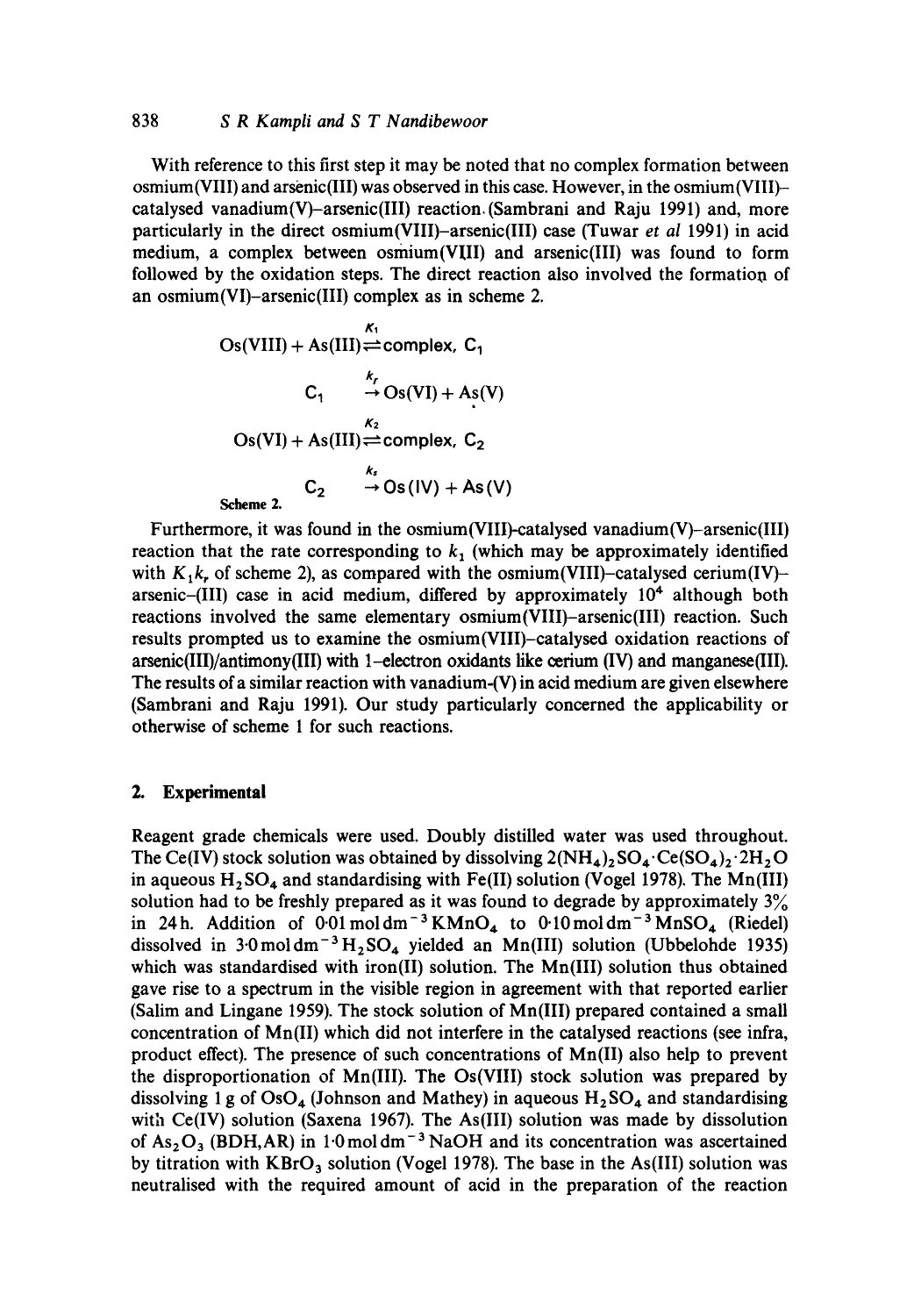solution. The Sb(III) solution was made by dissolving  $Sb<sub>2</sub>O<sub>3</sub>$  (S. Merck) in aqueous  $H<sub>2</sub>SO<sub>4</sub>$  and standardised (Vogel 1978). The aqueous  $HClO<sub>4</sub>$  solution of Sb(III) was made by keeping  $Sb_2O_3$  in 6.0 mol dm<sup>-3</sup> HClO<sub>4</sub> overnight. The solution was then filtered and standardised. The stock solutions were diluted in presence of acid as required before each run. Dilute solutions of Os(VIII), however, were made from the stock solution before each series of related runs. Ionic strength was maintained with  $Na<sub>2</sub>SO<sub>4</sub>$  in case of the  $H<sub>2</sub>SO<sub>4</sub>$  reaction medium and with NaClO<sub>4</sub> for the HClO<sub>4</sub> medium. Ionic strength was maintained constant by taking the calculated  $H^+$ ,  $HSO_4^$ and  $SO_4^{2-}$  concentrations by making use of the bisulphate equilibrium constant. The Sb(V) solution employed was made by mixing equivalent amounts of Sb(III) and  $KBrO<sub>3</sub>$  in solution and As(V) solution was obtained by dissolving  $K<sub>3</sub>AsO<sub>4</sub>$  (BDH) in water. The temperature was constant within  $\pm 0.05^{\circ}$ C.

#### *2.1 Kinetic measurements*

Kinetic runs were initiated by mixing the previously thermostatted reactant solutions which also contained the required concentrations of  $Os(VIII)$ ,  $H_2SO_4$  (or  $HClO<sub>4</sub>$ ) and  $\text{Na}_2\text{SO}_4$  (or  $\text{NaClO}_4$ ). The reaction was followed by periodically measuring absorbance of the reaction mixture in a 1 cm cell placed in the thermostatted compartment of a Bausch and Lomb Spectronic 2000 spectrophotometer at the required wavelength. The absorbances of Ce(IV) at 360 nm and of Mn(III) at 500 nm were found to obey Beer's law under the reaction conditions at 25<sup>o</sup>C ( $\epsilon_{360} = 3555 \pm 1.5\%$ ) for Ce(IV) in the range of 5.50  $\times$  10<sup>-5</sup> to 4.0  $\times$  10<sup>-4</sup> mol dm<sup>-3</sup> in 4.0 mol dm<sup>-3</sup> H<sub>2</sub>SO<sub>4</sub> at  $\mu = 4.6$  mol dm<sup>-3</sup> and  $\epsilon_{360} = 3150 \pm 1.5\%$  between  $5.0 \times 10^{-5}$  and  $6.0 \times 10^{-4}$  mol dm<sup>-3</sup> Ce(IV) in 1.6 moldm<sup>-3</sup> HClO<sub>4</sub> at  $\mu = 3.0$  moldm<sup>-3</sup>;  $\epsilon_{500} = 114 \pm 1.0\%$  for Mn(III) between  $5.0 \times 10^{-4}$  and  $1.1 \times 10^{-2}$  moldm<sup>-3</sup> in 5.0 moldm<sup>-3</sup>  $H_2$ SO<sub>4</sub> at  $\mu$  = 5.6 mol dm<sup>-3</sup>). There was a marginal variation of molar absorptivity in H<sub>2</sub> SO<sub>4</sub>  $(\pm 1\%)$  in both cases of Mn(III) and Ce(IV) with variation of the H<sub>2</sub> SO<sub>4</sub> concentration. Os(VIII) did not have any perceptible absorption in all the cases studied and did not interfere to any extent in following the kinetics. Initial rates were reproducible within  $\pm 4.0\%$  in case of runs with Ce(IV) whereas the errors were higher,  $\pm 6.0\%$ in case of runs of Mn(III).

The log [Ce(IV)] vs. time plots are linear in the initial stages upto 50% ([reductant] > [oxidant]) the deviation from linearity beyond this stage being presumably due to the interference of the Os(VIII)-reductant direct reaction, the Os(VIII) tending to be reduced by the excess reductant as the oxidant is much decreased. First-order rate constants obtained from the initial linear portions for a few results are as follows. At  $[Ce(IV)] \times 10^4$  of 0.5, 2.0, 3.0, 4.0 and 6.0 mol dm<sup>-3</sup>, the pseudo-first order constants are  $3.3, 3.1, 2.9, 2.8$  and  $2.8 \times 10^{-3}$  s<sup>-1</sup> respectively ([Sb(III)] =  $5.0 \times 10^{-4}$ , [Os(VIII)] =  $3.5 \times 10^{-8}$ , [H<sub>2</sub>SO<sub>4</sub>] = 4.0,  $\mu$  = 4.30/mol dm<sup>-3</sup>, temp. 25°C).

## 2.2 *Stoichiometry*

Reactants of different sets of concentrations with a constant concentration Os(VIII)  $(3.5 \times 10^{-8} \text{ mol dm}^{-3}$  and  $2.0 \times 10^{-7} \text{ mol dm}^{-3}$  in the case of the oxidations by Ce(IV) and Mn(III), respectively, under the respective reaction conditions (see. tables 1 to 3) were allowed to react over 24 h at  $25^{\circ}$ C and then analysed. The unreacted oxidants were found by measuring their absorbances at 360 and 500 nm whereas the reductants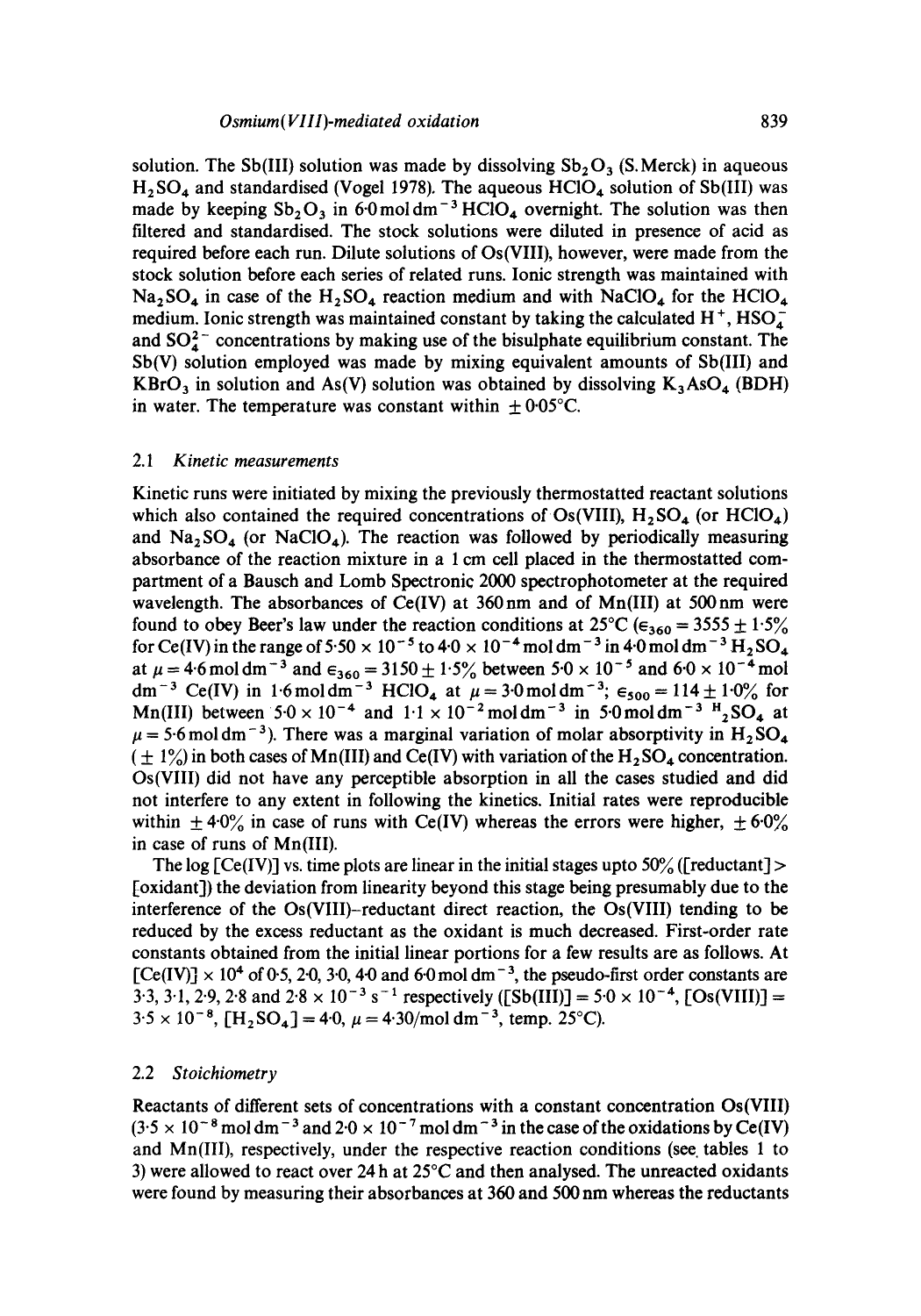Table 1. Effect of [Ce(IV)], [Sb(III)] and [Os(VIII)] on Os(VIII) mediated Ce(IV)-Sb(III) reaction in aq.  $H_2SO_4$  at 298 K.

|                        |         | $10^4 \times [Sb(III)]$ $10^8 \times [Os(VIII)]$ | $10^7 \times$ Rate (moldm <sup>-3</sup> s <sup>-1</sup> ) |          |
|------------------------|---------|--------------------------------------------------|-----------------------------------------------------------|----------|
| $10^4 \times [Ce(IV)]$ |         |                                                  | Exp.*                                                     | Calc.    |
| 0.50                   | $5-0$   | 3.5                                              | $1-1$                                                     | $1-1$    |
| $1-0$                  | $5-0$   | 3.5                                              | 2.5                                                       | 2.4      |
| $2-0$                  | $5 - 0$ | 3.5                                              | $4 - 6$                                                   | 4.6      |
| $3-0$                  | $5-0$   | 3.5                                              | 6.8                                                       | 6.7      |
| $4-0$                  | $5-0$   | 3.5                                              | $8-7$                                                     | $8-7$    |
| 60                     | $5-0$   | 3.5                                              | $13 - 0$                                                  | $13 - 0$ |
| $1-0$                  | $1-0$   | 3.5                                              | 2.5                                                       | 2.6      |
| 1 <sub>0</sub>         | $8-0$   | 3.5                                              | 2.4                                                       | 2.3      |
| $1-0$                  | $10-0$  | 3.5                                              | 2.4                                                       | 2.3      |
| $1-0$                  | $30-0$  | 3.5                                              | 2.5                                                       | 2.3      |
| $1-0$                  | 40.0    | 3.5                                              | $2 - 4$                                                   | $2 - 2$  |
| 1 <sub>0</sub>         | 5.0     | 2.4                                              | 1.7                                                       | 1.6      |
| $1-0$                  | $5-0$   | $4-8$                                            | $3-2$                                                     | 3.2      |
| $1-0$                  | $5-0$   | 60                                               | $4-0$                                                     | 4.0      |
| 1 <sub>0</sub>         | $5-0$   | 7.2                                              | 4.7                                                       | 4.8      |
| $1-0$                  | 5.0     | $8-4$                                            | $5-6$                                                     | 5.6      |
|                        |         |                                                  |                                                           |          |

(A)  $[Sb(III)] > [Ce(IV)]:[H<sub>2</sub>SO<sub>4</sub>] = 4.0, \mu = 4.30/mol dm<sup>-3</sup>$ 

(B)  $[Ce(IV)] > [Sb(III)]:[H<sub>2</sub>SO<sub>4</sub>]=4.0; \mu = 4.30/mol dm<sup>-3</sup>$ 

|                        |        | $10^4 \times [Sb(III)]$ $10^8 \times [Os(VIII)]$ | $10^7 \times$ Rate (mol dm <sup>-3</sup> s <sup>-1</sup> ) |       |
|------------------------|--------|--------------------------------------------------|------------------------------------------------------------|-------|
| $10^4 \times [Ce(IV)]$ |        |                                                  | Exp.*                                                      | Calc. |
| 0.50                   | 2.5    | 3.5                                              | 1.9                                                        | 2.1   |
| 1·0                    | 2.5    | 3.5                                              | 2.5                                                        | 2.5   |
| $2-0$                  | 2.5    | 3.5                                              | 2.6                                                        | 2.6   |
| 4.0                    | 2.5    | 3.5                                              | 2.5                                                        | 2.5   |
| $5-0$                  | 2.5    | 3.5                                              | 2.5                                                        | 2.5   |
| 3.5                    | 3.5    | 3.5                                              | 3.3                                                        | 3.5   |
| 3.5                    | $5-0$  | 3.5                                              | $4 - 8$                                                    | 4.8   |
| 3.5                    | 7.5    | 3.5                                              | 6.9                                                        | 6.8   |
| 3.5                    | $10-0$ | 3.5                                              | 8.5                                                        | $8-0$ |
| 3.5                    | 150    | 3.5                                              | $8-7$                                                      | 8.9   |
| 3.5                    | $20-0$ | 3.5                                              | 8.9                                                        | 9.3   |
| 40                     | 2.5    | 0.60                                             | 0.68                                                       | 0.66  |
| $4 - 0$                | 2.5    | $1-2$                                            | $1-1$                                                      | $1-0$ |
| $4-0$                  | 2.5    | 2.4                                              | 1.9                                                        | 1.8   |
| 4.0                    | 2.5    | 4.8                                              | $3-0$                                                      | 3.0   |

\* Exp. - experimental; calc. - calculated

were analysed by titration with  $KBrO<sub>3</sub>$  and one of the products  $(Sb(V)/As(V))$  was also estimated. The results indicated a 2:1 stoichiometry as given below.

$$
2Ce(IV) + Sb(III) = 2Ce(III) + Sb(V),
$$

 $2Mn(III) + As(III) = 2Mn(II) + As(V).$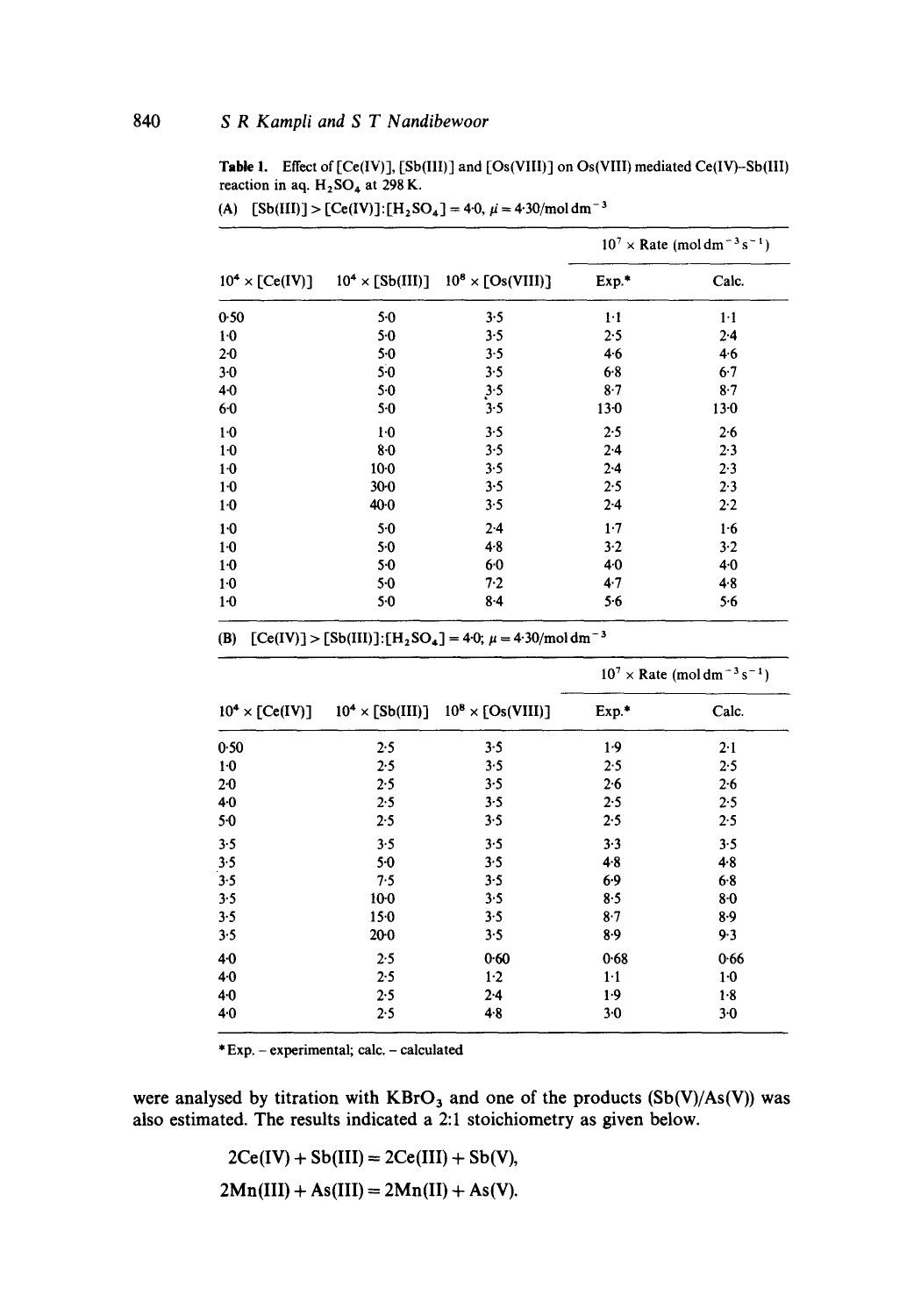Table 2. Effect of  $[Ce(IV)]$ ,  $[Sb(III)]$  and  $[Os(VIII)]$  on  $Os(VIII)$  mediated  $Ce(IV)-Sb(III)$ reaction in aq. HClO<sub>4</sub> at 25°C.

|          | $10^4 \times [Sb(III)]$ $10^8 \times [Os(VIII)]$ | $[HCIO_4]$ | $10^7 \times$ Rate (mol dm <sup>-3</sup> s <sup>-1</sup> ) |         |
|----------|--------------------------------------------------|------------|------------------------------------------------------------|---------|
|          |                                                  |            | Exp.                                                       | Calc.   |
| 50       | 0.6                                              | $1-6$      | 1.9                                                        | 1.8     |
| $5-0$    | 1.2                                              | $1-6$      | 3.3                                                        | $3-4$   |
| $5-0$    | 3.5                                              | 1.6        | 6.9                                                        | $8-0$   |
| $5-0$    | 4.8                                              | 1.6        | 9.8                                                        | $9 - 8$ |
| 50       | $6-0$                                            | 1.6        | $11-0$                                                     | 12.0    |
| $1-0$    | 3.5                                              | 2.6        | $8-2$                                                      | 8.2     |
| $5-0$    | 3.5                                              | $2-6$      | 8.9                                                        | 9.1     |
| $10-0$   | 3.5                                              | 2.6        | 9.8                                                        | $10-0$  |
| $15-0$   | 3.5                                              | 2.6        | $10-6$                                                     | $10-4$  |
| $20 - 0$ | 3.5                                              | 2.6        | $10-7$                                                     | $11-3$  |

(A)  $[Sb(III)] > [Ce(IV)]; [H<sub>2</sub>SO<sub>4</sub>] = 4.0, [Ce(IV)] = 1.0 \times 10^{-4}; \mu = 3.0/mol dm^{-3}$ 

(B)  $[Ce(IV)] > [Sb(III)]$ : $[H_2SO_4] = 0.40$ ;  $[HClO_4] = 1.6$ ,  $\mu = 3.0$ /mol dm<sup>-3</sup>.

|                        |                | $10^5 \times [Sb(III)]$ $10^8 \times [Os(VIII)]$ | $10^7 \times$ Rate (mol dm <sup>-3</sup> s <sup>-1</sup> ) |          |
|------------------------|----------------|--------------------------------------------------|------------------------------------------------------------|----------|
| $10^4 \times [Ce(IV)]$ |                |                                                  | Exp.                                                       | Calc.    |
| 0.50                   | $2-0$          | $1-8$                                            | 1.1                                                        | $1-2$    |
| $1-0$                  | $2 - 0$        | 1.8                                              | 1.4                                                        | 1.3      |
| 2 <sub>0</sub>         | $2 - 0$        | $1-8$                                            | 1.4                                                        | $1-4$    |
| 40                     | $2 - 0$        | 1.8                                              | $1-3$                                                      | $1-4$    |
| $5-0$                  | $2-0$          | 1.8                                              | 1.3                                                        | 1.4      |
| 40                     | 4 <sub>0</sub> | $1-8$                                            | 2.8                                                        | 2.8      |
| 4.0                    | 5.8            | 1.8                                              | 40                                                         | 3.9      |
| 40                     | 7.8            | $1-8$                                            | 5.6                                                        | $5-1$    |
| $4-0$                  | 9.7            | 1.8                                              | $6-3$                                                      | 6.2      |
| 4.0                    | $16-0$         | 1.8                                              | 9.3                                                        | 9.3      |
| 40                     | 20-0           | 1.8                                              | 11 <sub>0</sub>                                            | $11-0$   |
| 40                     | $2-0$          | 0.30                                             | $0-45$                                                     | 0.42     |
| 4.0                    | $2-0$          | $1-2$                                            | 0.89                                                       | 0.82     |
| 40                     | $2-0$          | $3-0$                                            | 1.5                                                        | 1.40     |
| $4-0$                  | $2-0$          | $4-2$                                            | 2 <sub>0</sub>                                             | $2 - 00$ |
| 40                     | $2 - 0$        | 6.0                                              | $2 - 4$                                                    | $2 - 45$ |

**Abbreviations as in table** 1

#### **3. Results**

### **3.1** *Rate law*

**In view of the complexity of the reaction, the order of the reaction was determined under different conditions extending from excess [oxidant] over [reductant] through [oxidant] ~ [reductant] to [oxidant] much less compared to [reductant]. The orders were determined from log-log plots of initial rates vs. concentrations. The order in catalyst, osmium(VIII), was found under two extreme conditions: oxidant concentration being around eightfold excess over that of the reductant and vice versa (see**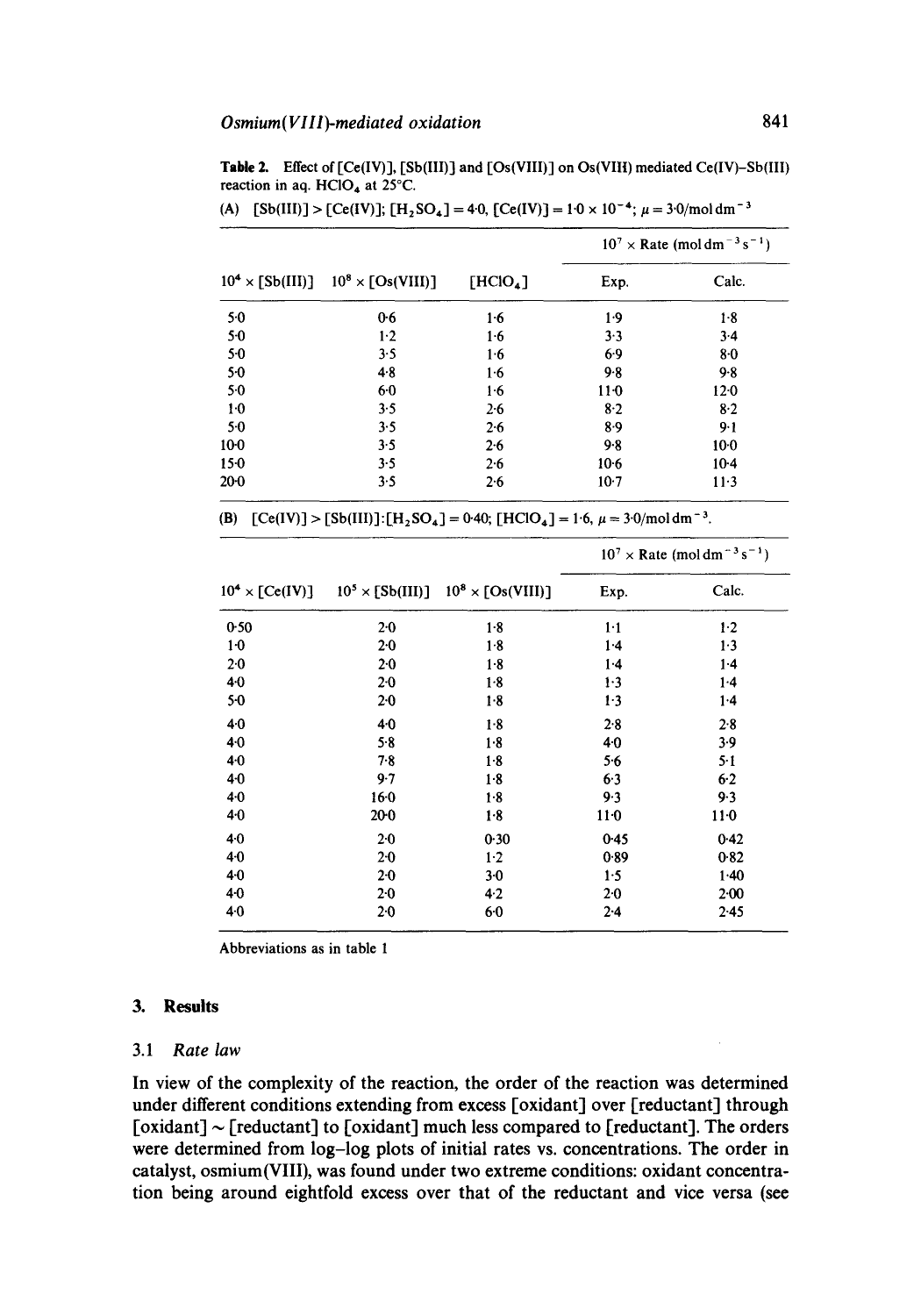**Table 3.** Effect of [Mn(III)], [As(III)] and [Os(VIII)] on Os(VIII) mediated Mn(III)-As(III) reaction in aq.  $H$ <sub>2</sub>SO<sub>4</sub> at 25°C.

|        |       | $10^3 \times \text{[Mn(III)]}$ $10^2 \times \text{[As(III)]}$ $10^8 \times \text{[Os(VIII)]}$ | $10^5 \times$ Rate (mol dm <sup>-3</sup> s <sup>-1</sup> ) |         |
|--------|-------|-----------------------------------------------------------------------------------------------|------------------------------------------------------------|---------|
|        |       |                                                                                               | Exp.                                                       | Calc.   |
| $1-0$  | $3-0$ | $20-0$                                                                                        | $1-0$                                                      | 1·1     |
| $3-0$  | $3-0$ | $20-0$                                                                                        | $3-0$                                                      | $3-1$   |
| $5-0$  | 3.0   | $20-0$                                                                                        | 5.0                                                        | 48      |
| 7.5    | $3-0$ | 20-0                                                                                          | $7-8$                                                      | 6.8     |
| $10-0$ | $3-0$ | $20 - 0$                                                                                      | $11-0$                                                     | 90      |
| $5-0$  | $1-0$ | $20-0$                                                                                        | 3.7                                                        | $3 - 6$ |
| $5-0$  | 5.0   | $20-0$                                                                                        | 5.1                                                        | 5.1     |
| 5.0    | 6.5   | 20.0                                                                                          | 5.2                                                        | 5.2     |
| $5-0$  | 8.0   | $20 - 0$                                                                                      | 5.3                                                        | 5.3     |
| $5-0$  | $3-0$ | $3-1$                                                                                         | 2.3                                                        | $2-2$   |
| $5-0$  | $3-0$ | 9.3                                                                                           | $3-4$                                                      | $3-3$   |
| $5-0$  | 30    | $16-0$                                                                                        | $4-8$                                                      | 4.9     |
| $5-0$  | $3-0$ | 310                                                                                           | 7.2                                                        | 7.1     |
| $5-0$  | 3.0   | $37 - 0$                                                                                      | 9.0                                                        | $9-0$   |

```
(A) [As(III)] > [Mn(III)]:[H_2SO_4] = 5.0, \mu = 5.6/mol dm<sup>-3</sup>
```
(B)  $[Mn(III)] > [As(III)]:[Os(VIII)] = 2.0 \times 10^{-7}$ ;  $[H, SO<sub>4</sub>] = 5.0, \mu = 5.6/mol dm<sup>-3</sup>$ .

|                                            |                         |        | $10^5 \times$ Rate (moldm <sup>-3</sup> s <sup>-1</sup> ) |
|--------------------------------------------|-------------------------|--------|-----------------------------------------------------------|
| $10^2 \times \lceil \text{Mn(III)} \rceil$ | $10^3 \times [As(III)]$ | Exp.   | Calc.                                                     |
| 0.25                                       | 0.40                    | 0.21   | 0.21                                                      |
| 0.50                                       | 0.40                    | 0.21   | 0.21                                                      |
| $1-0$                                      | $0-40$                  | 0.22   | 0.22                                                      |
| $1-2$                                      | $0-40$                  | 0.21   | 0.22                                                      |
| 1.5                                        | 0.40                    | $0-23$ | 0.23                                                      |
| $1-0$                                      | 0.20                    | 0.10   | 0:10                                                      |
| $1-0$                                      | 0.80                    | 0.41   | 0.43                                                      |
| $1-0$                                      | $1-40$                  | 0.90   | 0.80                                                      |
| $1-0$                                      | 2.0                     | $1-0$  | 1.0                                                       |
|                                            |                         |        |                                                           |

**tables 1 to 3). The order in osmium(VIII) was slightly less than unity in both reactions under both extreme conditions. Since the catalyst osmium(VIII) activity had been found to be very much lower in the case of the vanadium(V)-arsenic(III) reaction (Sambrani and Raju 1991) an attempt was made in this study to compare the effect**  of catalyst at a catalyst concentration of  $\sim 10^{-8}$  moldm<sup>-3</sup> in the cerium(IV)**antimony(III) reaction with a similar catalyst effect at a catalyst concentration on**  the range  $\sim 10^{-5}$  mol dm<sup>-3</sup> in the vanadium(V)-arsenic(III) reaction at 25°C. The **high concentration of catalyst used in the latter case was needed (as in the case of many other studies in alkali media (Mehrotra and Mushran 1968; Sengupta and De 1975; Mohan and Gupta 1977; Sengupta and Basu 1977, 1978) to bring about suitable rate acceleration. The results found in this regard at constant concentrations of reactants are shown as rate** *vs* **osmium(VIII) concentration in figure 1 and table 4.**  The order in reductant and oxidant were also determined at different intermediate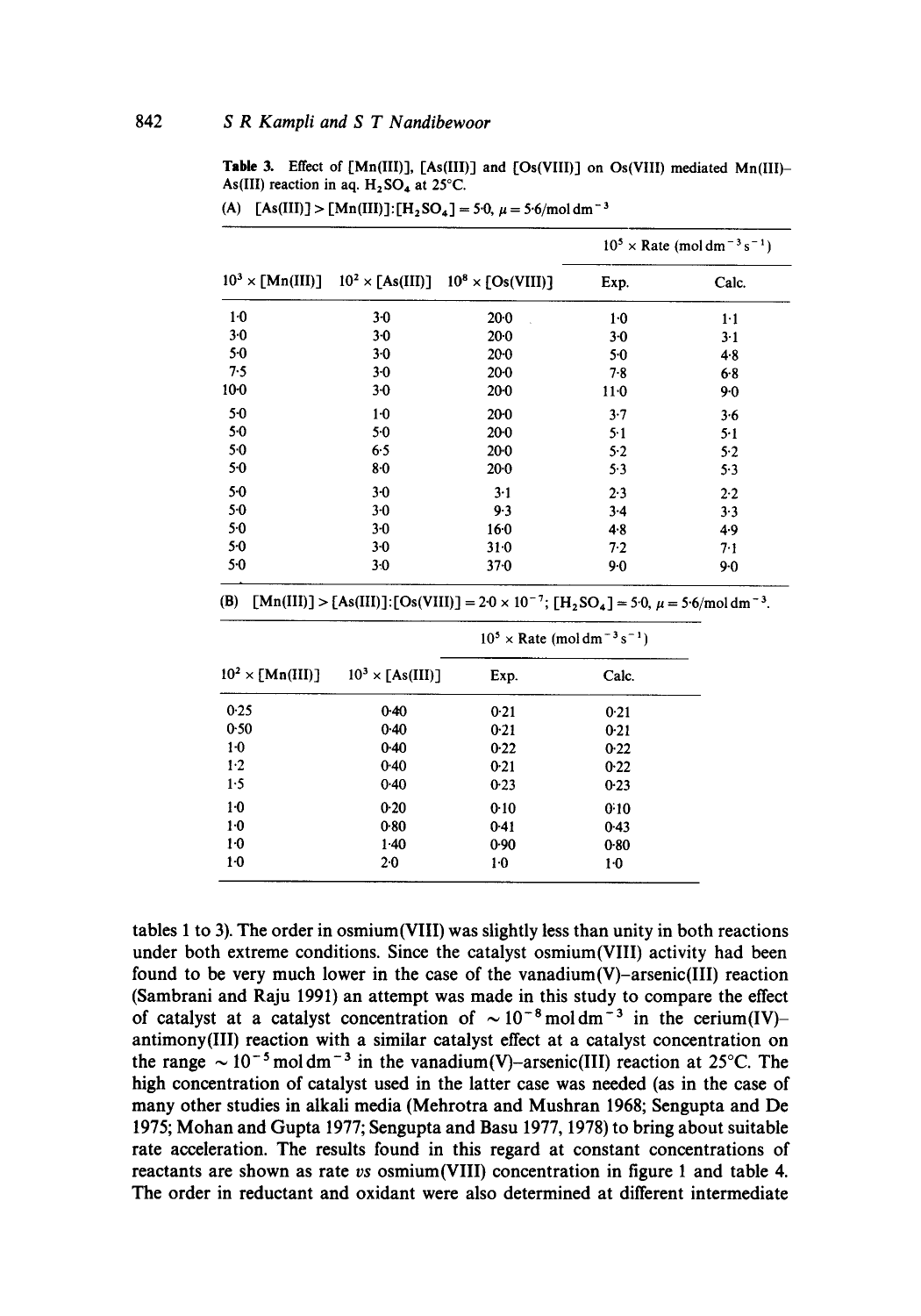

**Figure 1.**  Plot of rate vs osmium(VIII) concentration (conditions as in table 4).

Table 4. Effect of [Os(VIII)] on oxidation of  $Sb(III)/As(III)$  by one equivalent oxidants at 25°C.

| $\lceil Os(VIII) \rceil (mol dm^{-3})$                                                                                                                                                                                                                                                                                                                                                                                                       | $Rate/[Os(VIII)](s^{-1})$ |
|----------------------------------------------------------------------------------------------------------------------------------------------------------------------------------------------------------------------------------------------------------------------------------------------------------------------------------------------------------------------------------------------------------------------------------------------|---------------------------|
| $4.0 \times 10^{-5}$ to $3.6 \times 10^{-4}$                                                                                                                                                                                                                                                                                                                                                                                                 | $.0.03$ <sup>*</sup>      |
| $2.4 \times 10^{-8}$ to $8.4 \times 10^{-8}$                                                                                                                                                                                                                                                                                                                                                                                                 | 6.3 <sup>b</sup>          |
| $1.2 \times 10^{-8}$ to $4.8 \times 10^{-8}$                                                                                                                                                                                                                                                                                                                                                                                                 | 5.0 <sup>c</sup>          |
| $1.5 \times 10^{-9}$ to $6.0 \times 10^{-9}$                                                                                                                                                                                                                                                                                                                                                                                                 | 9.8 <sup>c</sup>          |
| ${\rm [V(V)]} = 4.0 \times 10^{-3}$ ; [As(III)] = $2.0 \times 10^{-2}$ ; [H <sub>2</sub> SO <sub>4</sub> ]<br>= 4.0 (Sambrani and Raju 1991); $\mu = 4.3$ /mol dm <sup>-3</sup><br>${}^{b}[Ce(IV)] = 1.0 \times 10^{-4}; [Sb(III)] = 5.0 \times 10^{-4};$<br>$[H, SO_4] = 4.0$ ; $\mu = 4.6$ /mol dm <sup>-3</sup><br>${}^{c}[Ce(IV)] = 4.0 \times 10^{-4}$ ; $[Sb(III)] = 2.5 \times 10^{-5}$ ;<br>$[H_2SO_4] = 4.0; \mu = 4.3/mol dm^{-3}$ |                           |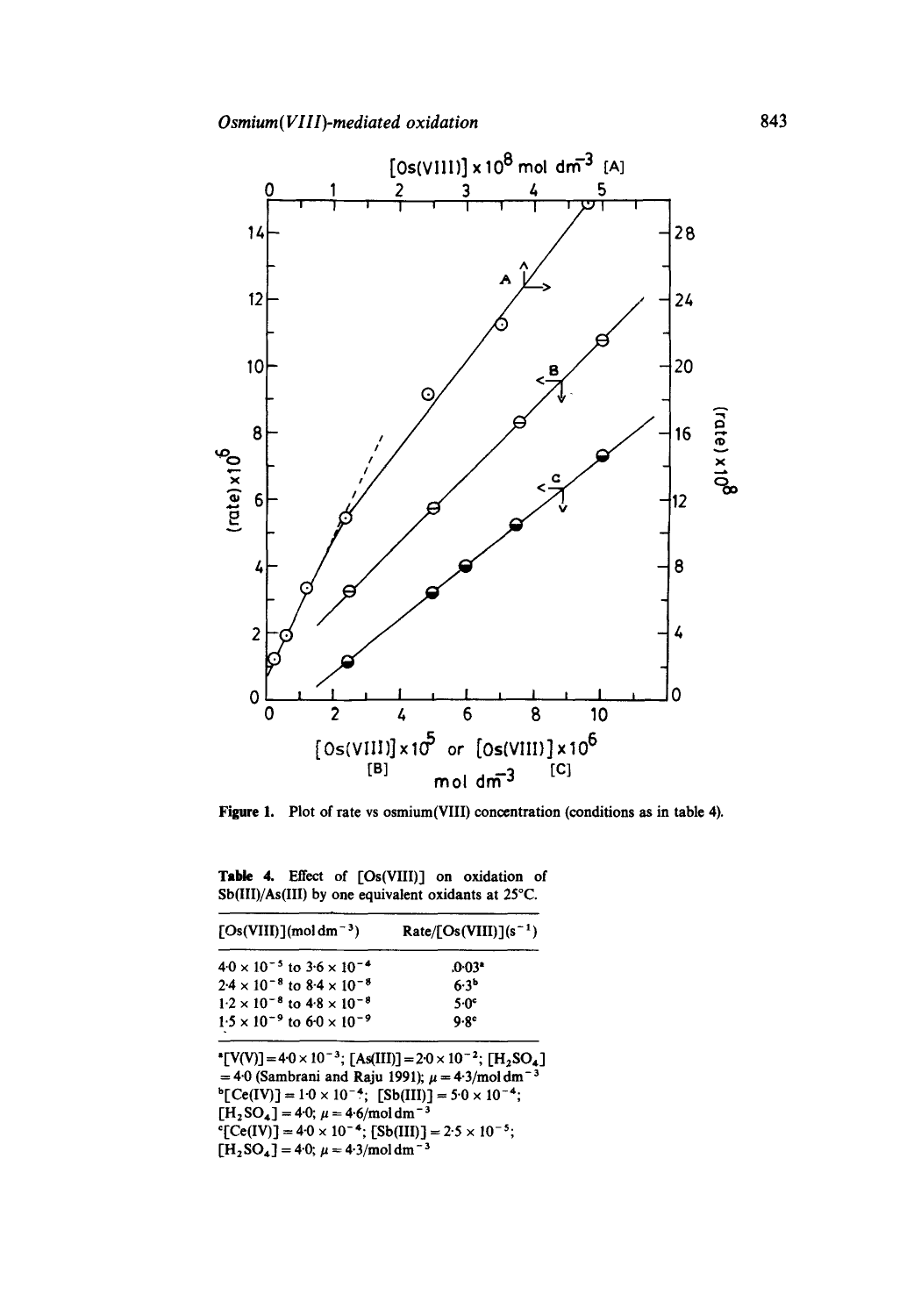stages covering entire range of the two extremes of oxidant concentration being eightto tenfold excess over the reductant concentration and the reductant concentration being eight-to tenfold excess over the oxidant concentration. In both reactions studied, the order of unity in oxidant decreases through fractions to zero as the conditions change from [reductant] > [oxidant] through [reductant]  $\sim$  [oxidant] to the case where  $[reduction] < [oxidant]$ . Likewise, as the conditions are changed in the reverse order from excess oxidant to the stage of excess reductant, the order in reductant changes from unity through fraction to zero. In both reactions, neither product influenced the reaction. At all other conditions, being constant, the variation of  $H<sup>+</sup>$ concentration led to rates which indicated a fractioned order in  $H<sup>+</sup>$  in case of cerium(IV) oxidations and inverse fractional order in case of the manganese(III) oxidation. Variation of ionic strength in both reactions did not cause appreciable changes.

Independent studies were also made to ascertain the intervention of intermediate oxidation states of osmium as was done in the study of cerium(IV)-arsenic(III) reaction (Robert et al 1967) and osmium(VIII)-arsenic(III) case (Tuwar *et al* 1991). When  $[As(III)] > 2[Os(VIII)]$ , osmium(IV) resulted and when  $[As(III)] = [Os(VIII)]$ , the resulting osmium(VI) could be characterised from its spectrum (Tuwar *et al* 1991). These results indicated that intervention of lower oxidation states than osmium(IV) in the catalysed reaction were unlikely, and, while it was difficult to detect osmium(VII) and osmium(V), such species may also be involved in the catalytic cycle of Os(VIII)- Os(IV)-Os(VIII).

In view of the possibility of the interaction of  $SO_4^{2-}$  in the reactions, experiments were performed with varying concentrations of  $SO_4^2$  keeping all other conditions constant in perchlorate-perchloric acid media in both cases. It was found that added sulphate did not lead to any recognizable effect on the rate of reactions and hence its interaction is precluded.

#### **4. Discussion**

The title reaction displays a complex rate law as indicated below. While the Os(VIII) order remains almost constant throughout the wide range of relative concentration variation of the reactants, the orders in the two reactants vary as shown,

$$
\frac{-d}{dt}[(As(III)] \text{ or } \frac{-d[Sb(III)]}{dt} =
$$
  
rate = k[oxidant]<sup>x</sup>[Os(VIII)][reductant]<sup>y</sup>,

 $x$  and  $y$  can have values of unity through fractional to zero depending on the conditions.

$$
(x \rightarrow 0
$$
 as [oxidant]  $\rightarrow$  8[reductant] or higher;

$$
y \rightarrow 0
$$
 as [reductant]  $\rightarrow 8$  [oxidant] or higher)

such results may be accounted for in terms of scheme 1.

Scheme 1 seems to be general to all cases of osmium(VIII)-catalysed oxidation of arsenic(III) (or antimony(III), by 1-electron oxidants like manganese(III) and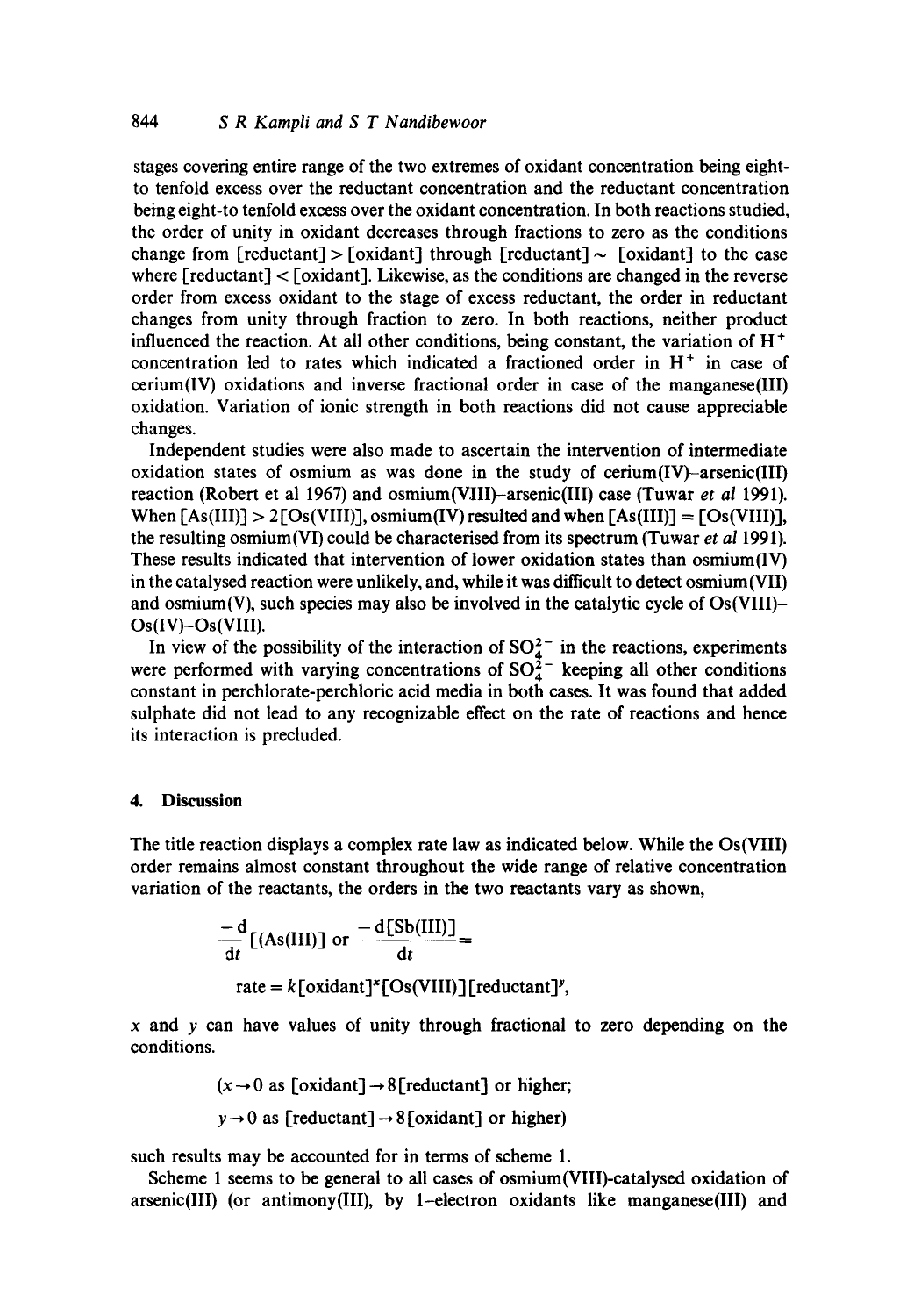$c$ erium(IV) in acid media. A direct verification of the applicability of this mechanism to the cases of manganese(III) and cerium(IV) can be made using the rate low  $(1)$ derived for scheme 1.

$$
\frac{-d[Ce(IV)]}{dt} = \frac{2k_1k_5[Ce(IV)][Sb(III)][Os(VIII)]_t(k_2[Ce(IV) + k_4[Sb(III)])}{k_2k_5[Ce(IV)]^2 + k_1k_5[Ce(IV)][Sb(III)] + k_1k_4[Sb(III)]^2}.
$$
 (1)

A similar rate law with Mn(III) for  $[Ce(IV)]$  in (1) applies for the manganese(III)arsenic(Ill) case. Rate law (1) is comprehensive enough to include all experimental orders determined. Thus, for example, under conditions of  $[Ce(IV)] \gg [Sb(III)]$ , it reduces to the form (2) and, when  $[Sb(III)] \gg [Ce(IV)]$  to the form (3).

$$
Rate = 2k_1[Sb(III)][Os(VIII)],
$$
  
Rate = 2k<sub>5</sub>[Ce(IV)][Os(VIII)], (3)

when  $[Ce(V)] \gg [Sb(H)]$ , osmium(VIII) in scheme 1 can be seen to be restricted to the catalytic cycle of  $Os(VIII)-Os(VII)$ - $Os(VIII)$  as it is unlikely that the excess cerium(IV) will allow reduction below osmium(VI) stage. Again, under conditions when the reductant is in excess, the osmium (VIII) is quickly reduced to the osmium  $(IV)$ state and is now restricted to the cycle  $Os(VI)-Os(VI)$  as in the excess of reductant higher oxidation states than the osmium(VI) are improbable. The simplified rate laws (2) and (3) obtain because of these simplified schemes and because steps 3 and 6 in scheme 1 are fast.

A start for verification of (1) can be made with values of  $k_1$  and  $k_5$  obtained from the extreme cases when (2) and (3) apply. Use of these  $k_1$  and  $k_5$  values to other experimental conditions along with rate law (1) permits evaluation of  $k_2$  and  $k_4$ ; this set of rate constants now enables calculation of rates for all experimental conditions from (1). The values of  $k_1, k_2, k_4$  and  $k_5$  obtained were  $1.4 \times 10^5$ ,  $2.3 \times 10^5$ ,  $7.1 \times 10^5$ and  $3.3 \times 10^4/\text{dm}^3 \text{ mol}^{-1} \text{ s}^{-1}$  in the Os(VIII)-catalysed Ce(IV)- Sb(III) case in aqueous sulphuric acid and  $2.0 \times 10^5$ ;  $0.96 \times 10^5$ ;  $1.6 \times 10^5$  and  $2.3 \times 10^5$ /dm<sup>3</sup> mol<sup>-1</sup> s<sup>-1</sup> in perchloric acid and  $1.3 \times 10^4$ ,  $0.96 \times 10^4$ ;  $2.1 \times 10^4$  and  $2.8 \times 10^4/\text{dm}^3$  mol<sup>-1</sup> s<sup>-1</sup> in the Os(VIII)-catalysed Mn(III)-As(III) case. Rates thus calculated are compared in tables 1 to 3 with the experimentally found rates and show reasonable agreement.

Scheme 1 seems to be satisfactory for the two cases studied. No evidence of complex formation between osmium(VIII) and arsenic(III) (or antimony(III)) was obtained in this study unlike in the case of the osmium(VIII) catalysed vanadium(V)– arsenic(Ill) and the osmium(VIII) oxidation of arsenic(Ill). In the latter two cases, an osmium(VIII)-arsenic(III) complex first formed and then split up into osmium(VI) and arsenic(V) followed by other steps. It can be seen that an approximate comparison of  $K_1$  of  $1.4 \times 10^5$  dm<sup>3</sup> mol<sup>-1</sup> s<sup>-1</sup> (of scheme 1 Ce(IV)-Sb(III) reaction : table 1) may be made with  $K_1 k_r$  of 4.8 dm<sup>3</sup> mol<sup>-1</sup> s<sup>-1</sup> (of V(V)-As(III) reaction) showing that the vanadium(V) reaction is extremely slow because of the intervention of the complex (Sambrani and Raju 1991). It was also found elsewhere (Sandell 1959) that when large concentrations of osmium(VIII) catalyst were used, quantitative reoxidation of reduced osmium is difficult. A comparison of the effectiveness of the catalyst in the oxidations with cerium(IV) and vanadium(V) is shown in table 4 where